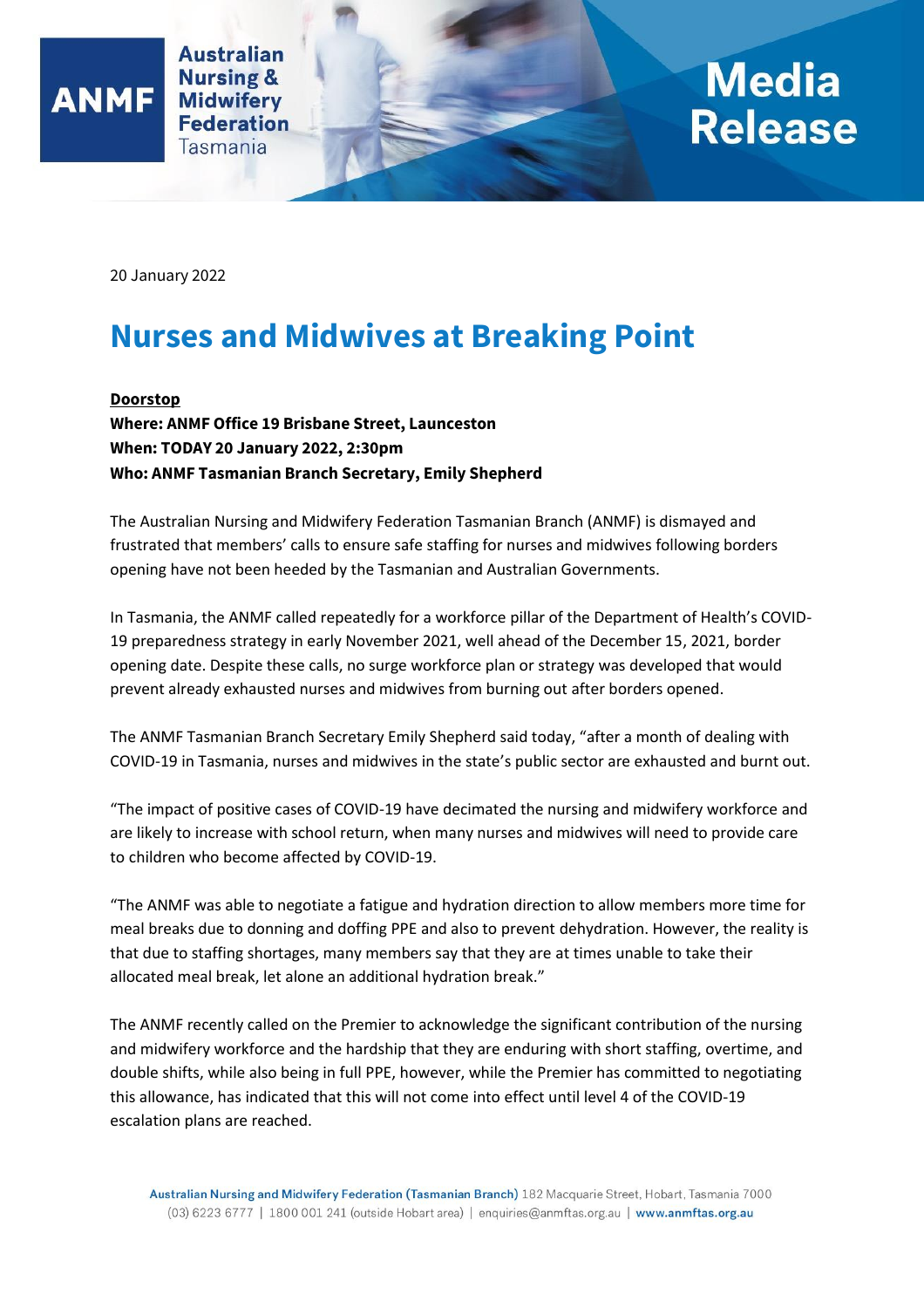**Australian Nursing & Midwiferv Federation** Tasmania

**ANMF** 

## **Media<br>Release**

"Given the failure to prevent sustained and unreasonable workloads for nurses and midwives by the Tasmanian Government and Department of Health prior to borders opening, and ongoing lack of transparency regarding staffing levels and overtime, the ANMF has no other option but to lodge a safe staffing grievance with the Tasmanian Industrial Commission.

"The ANMF and members, despite being the worst paid in the country, have been more than reasonable in continuing to consult and work collaboratively with the Department on a daily basis to try and get outcomes on these issues, but the reality is that the failure by the Tasmanian Government to recognise and value nurse=s and midwives has led to this staffing crisis and our members have had enough.

"With 259 roster gaps on the upcoming roster in Paediatrics at the RHH, not enough staff at the LGH ED to adequately staff the COVID-19 hot zone, it defies belief that this is being accepted by the Department of Health and the Tasmanian Government. The Government must make decisions to ensure that not only patients are kept safe, but nurses and midwives too," Ms Shepherd said.

Similarly, in the aged care sector, the ANMF has joined other unions to call on the Prime Minister to deploy the Australian Defence Force (ADF) and provide emergency support and assistance to overwhelmed aged care workers at nursing homes across the country.

The Australian Aged Care Collaboration, the ANMF, the ACTU, the United Workers Union, the HSU National and the Australian Workers' Union also want the Federal Government to fund additional direct payments for staff to secure the workforce.

"Thankfully in Tasmania we are not experiencing the critical staffing shortages in aged that other states are, however, we still have staffing challenges across the sector, and we must do all we can to ensure that if the situation worsens that those vulnerable aged care residents and those in community are not left missing out on care.

"Lockdowns are restricting many residents to their rooms as services work to keep them safe. With severe staff shortages happening across all sectors, services for older Australians and Tasmanians must be prioritised," Ms Shepherd said.

There are services that older people depend on that are not being delivered in other states and are at risk in Tasmania simply because there is not enough staff: